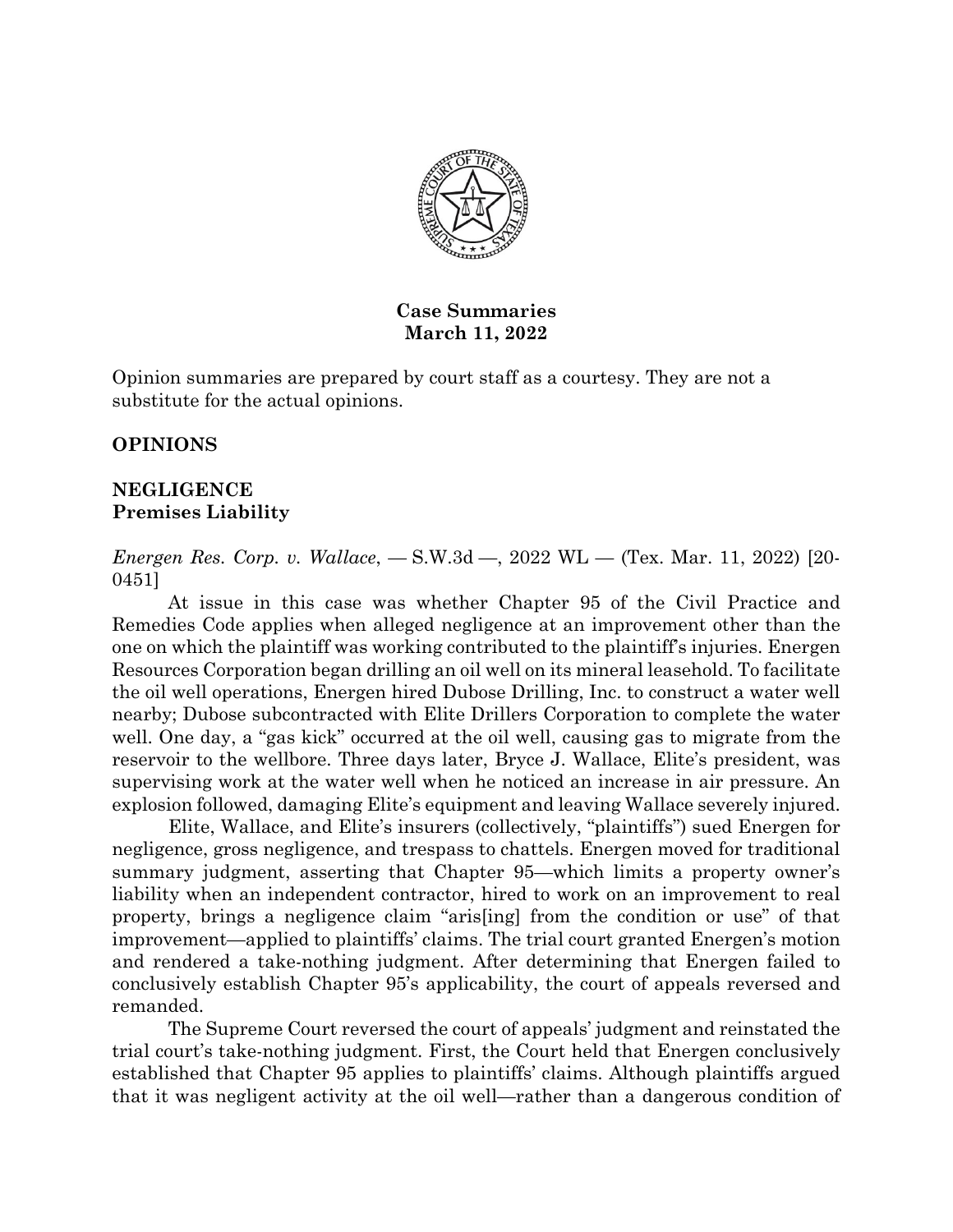the water well—that caused their injuries, the Court concluded the characterization of the claim was not dispositive. Instead, in determining Chapter 95's applicability, the relevant question is whether negligence involving the "condition or use" of the improvement on which the plaintiff was working caused the plaintiff's damages. And even if negligence elsewhere contributed to the plaintiff's injuries, the Court reiterated that negligence at the improvement need not be the "*only* cause" of the plaintiff's damages.

The Court also held that Energen conclusively established that it neither exercised nor retained control over plaintiffs' work. The summary judgment record demonstrated that Dubose had contracted with Elite, and Wallace testified that he had never spoken to anyone at Energen. Plaintiffs argued that Energen's senior geologist had made recommendations about the water well, but such suggestions were not enough to establish control. As a result, Energen could not be liable under Chapter 95.

Justice Blacklock, joined by Justice Young, filed a concurring opinion. The concurrence agreed that Chapter 95 applied but disagreed with the Court's analysis. In particular, the concurrence would have used the plain text of the statute to conclude that the presence of natural gas (a condition) in the water well (the relevant improvement) caused plaintiffs' injuries. According to the concurrence, the Court overcomplicated Chapter 95 by examining whether the negligence that caused the plaintiff's damages "involved" the improvement on which the plaintiff was working.

## **NEGLIGENCE Premises Defects**

## *In re Eagleridge Operating*, *LLC*, \_\_\_ S.W.3d \_\_\_ (Tex. Mar. 11, 2022) [20-0505]

This mandamus proceeding challenged a trial-court order striking a responsible-third-party designation in a negligence suit arising from a burst pipeline on an oil-and-gas wellsite. The issue was whether a former minority working-interest owner bears continuing responsibility for defective premises conditions despite conveyance of its ownership interest if (1) the condition was constructed while the former owner was serving as the wellsite operator of record and (2) the former owner received a fee to serve as the operator.

When the pipeline was constructed, Aruba Petroleum was a minority working-interest owner who was receiving a fee while serving as the wellsite operator of record. But before the pipeline burst and injured a worker, Aruba had conveyed its ownership interest to the majority working-interest holder, USG Properties, and ceased serving as operator of record. The injured worker and his nuclear family members sued USG and the new operator of record, Eagleridge Operating, for negligence and gross negligence. Eagleridge, in turn, designated Aruba as a responsible third party, but on the plaintiffs' motion, the trial court struck the designation. The plaintiffs had argued that, as a former property owner, Aruba had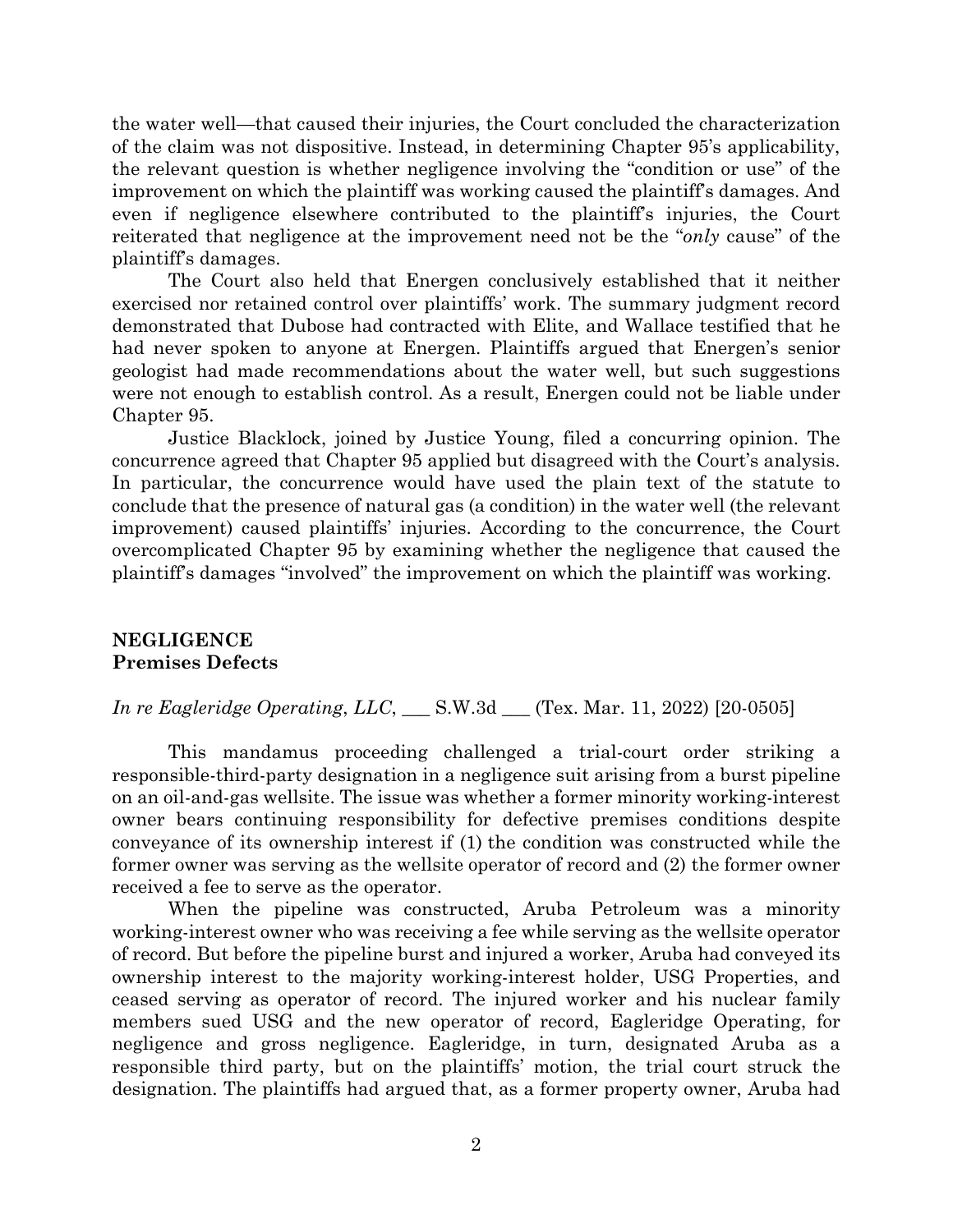no post-conveyance responsibility for premises defects even as to conditions it had created.

Eagleridge sought mandamus relief, urging that, in constructing the pipeline, Aruba had acted in a dual capacity as both owner and independent contractor and remained responsible in the latter capacity under general negligence principles even after relinquishing ownership and control of the property. In a split decision, the court of appeals denied mandamus relief based on *Occidental Chemical Corp. v. Jenkins*, 478 S.W.3d 640 (Tex. 2016), which (1) "reject[s] the notion that a property owner acts as both owner and independent contractor when improving its own property" and (2) holds that, after the creator of a dangerous premises condition has conveyed ownership of real property, the property's new owner "ordinarily assumes responsibility for the property's condition with the conveyance." *Id.* at 644 & 648. The dissent concluded that the responsible-third-party designation was proper because Eagleridge produced some evidence that Aruba was "working under a third party contract" with USG when it allegedly constructed a hazardous condition and, if the jury so found, Aruba would remain responsible in its capacity as an independent contractor

The Supreme Court denied mandamus relief, agreeing with the lower courts that *Occidental* precludes the dual-role analysis central to Eagleridge's designation theory. Applying *Occidental*, the Court held that Aruba's responsibility for premises defects did not survive conveyance of its ownership interest to USG. As the Court explained, *Occidental* holds that a property owner, when making improvements on its own property, acts solely in its capacity as an owner and not as an independent contractor. The Court was not persuaded that Aruba's minority-interest status or receipt of an operations fee gave rise to an exception. Aruba and USG were tenants-in-common, and as Eagleridge acknowledged, each could construct improvements on the property without the other's consent. The Court concluded that an agreement strictly between tenants in common to allocate expenses, assign responsibilities, and compensate for disparate efforts in a joint endeavor does not create an exception to *Occidental* as to improvements each party would otherwise have been free to construct. *Occidental*'s core holding is based on ownership, and Aruba was a property owner exercising its possessory right to develop its property when it allegedly installed the gas line.

The Court declined to consider additional issues raised for the first time on petition for writ of mandamus because those issues had not been presented to the respondent trial court. The extraordinary nature of the mandamus remedy almost always requires a predicate request to the respondent and a refusal to act, which did not occur here as to the new issues. The Court also did not reach the plaintiffs' alternative argument that Eagleridge produced no evidence that Aruba had actually constructed the pipeline.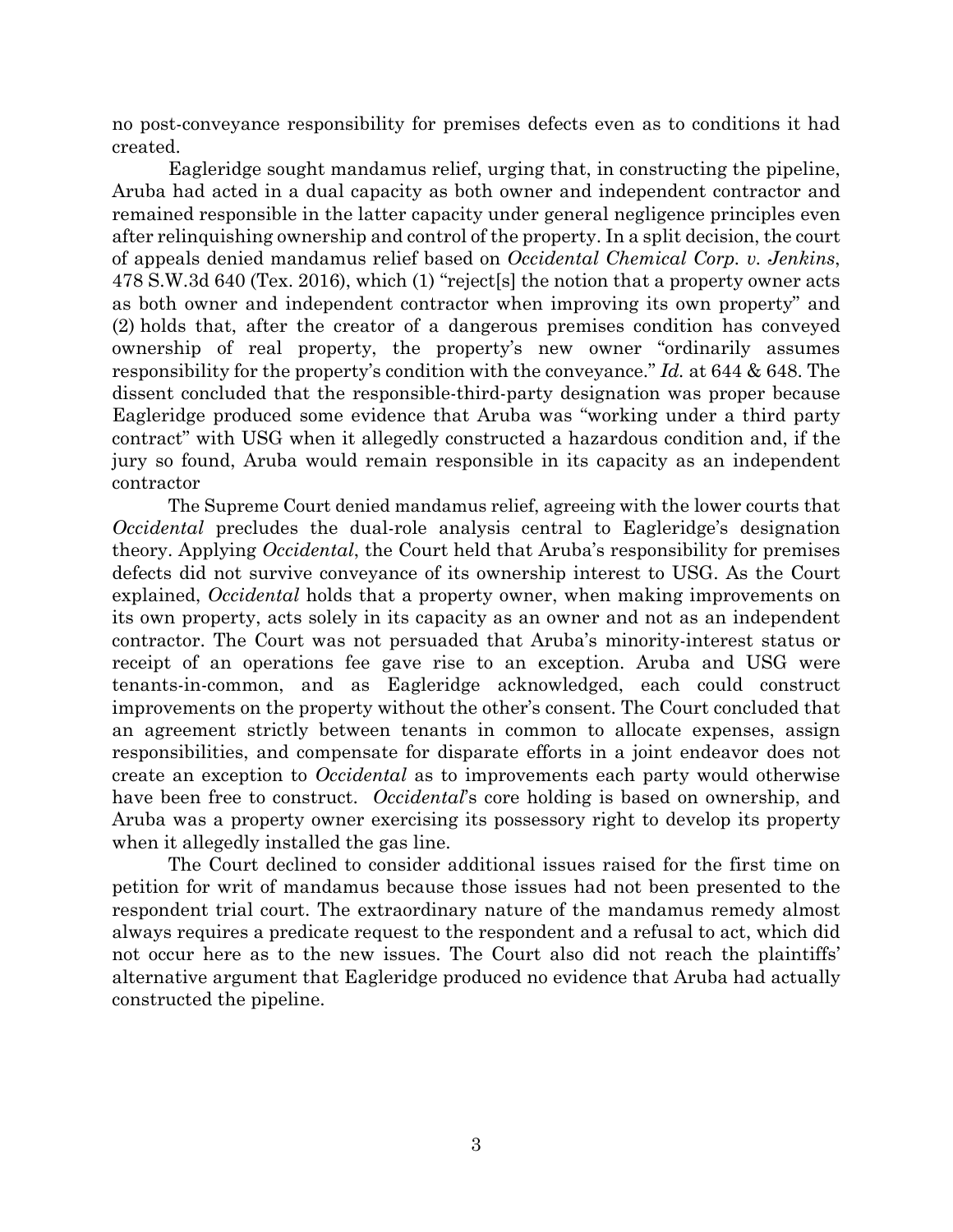#### **ADMINISTRATIVE LAW Enforcement**

*Whole Woman's Health v. Jackson*, — S.W.3d —, 2022 WL — (Mar. 11, 2022) [22- 0033]

This case answered a certified question from the United States Court of Appeals for the Fifth Circuit asking whether Texas law authorizes certain state officials to directly or indirectly enforce the state's abortion-restriction requirements.

The Texas Legislature passed Senate Bill 8 (labeled the "Texas Heartbeat Act") in 2021. Section 3 of the Act added a new subchapter H to chapter 171 of the Texas Health and Safety Code, which prohibits physicians from knowingly "perform[ing]" or "induc[ing]" an abortion unless they first perform an "appropriate" test and do not detect a "fetal heartbeat." The plaintiffs provide and fund abortions and support women who obtain them in Texas. They filed suit in federal court requesting a declaration that the Act unconstitutionally restricts their rights and an injunction prohibiting the defendants from enforcing its requirements. The defendants include the executive directors and commissioners of various state agencies.

These state-agency executives moved to dismiss the lawsuit, asserting jurisdictional challenges, including that they are immune from the plaintiffs' federal suit because Texas law does not grant them any authority to enforce the Act's requirements. The federal district court disagreed and denied their dismissal motions. The United States Supreme Court also disagreed, affirmed the denial of the state-agency executives' dismissal motions, and remanded the case to the Fifth Circuit. At the state-agency executives' request, the Fifth Circuit then certified the following question to the Court:

Whether Texas law authorizes the Attorney General, [the] Texas Medical Board, the Texas Board of Nursing, the Texas Board of Pharmacy, or the Texas Health and Human Services Commission, directly or indirectly, to take disciplinary or adverse action of any sort against individuals or entities that violate the Texas Heartbeat Act, given the enforcement authority granted by various provisions of the Texas Occupations Code, the Texas Administrative Code, and the Texas Health and Safety Code and given the restrictions on public enforcement in sections 171.005, 171.207, and 171.208(a) of the Texas Health and Safety Code.

 The Court concluded that Texas law does not authorize the state-agency executives to enforce the Act's requirements, either directly or indirectly. First, it determined that the statute's language unambiguously confirms that the stateagency executives cannot directly bring a civil action under that section to enforce the Act's requirements. The statute unequivocally provides that the Act's testing and noheartbeat requirements may be enforced by a private civil action under section 171.208, and that no state official may bring or participate as a party in any such action.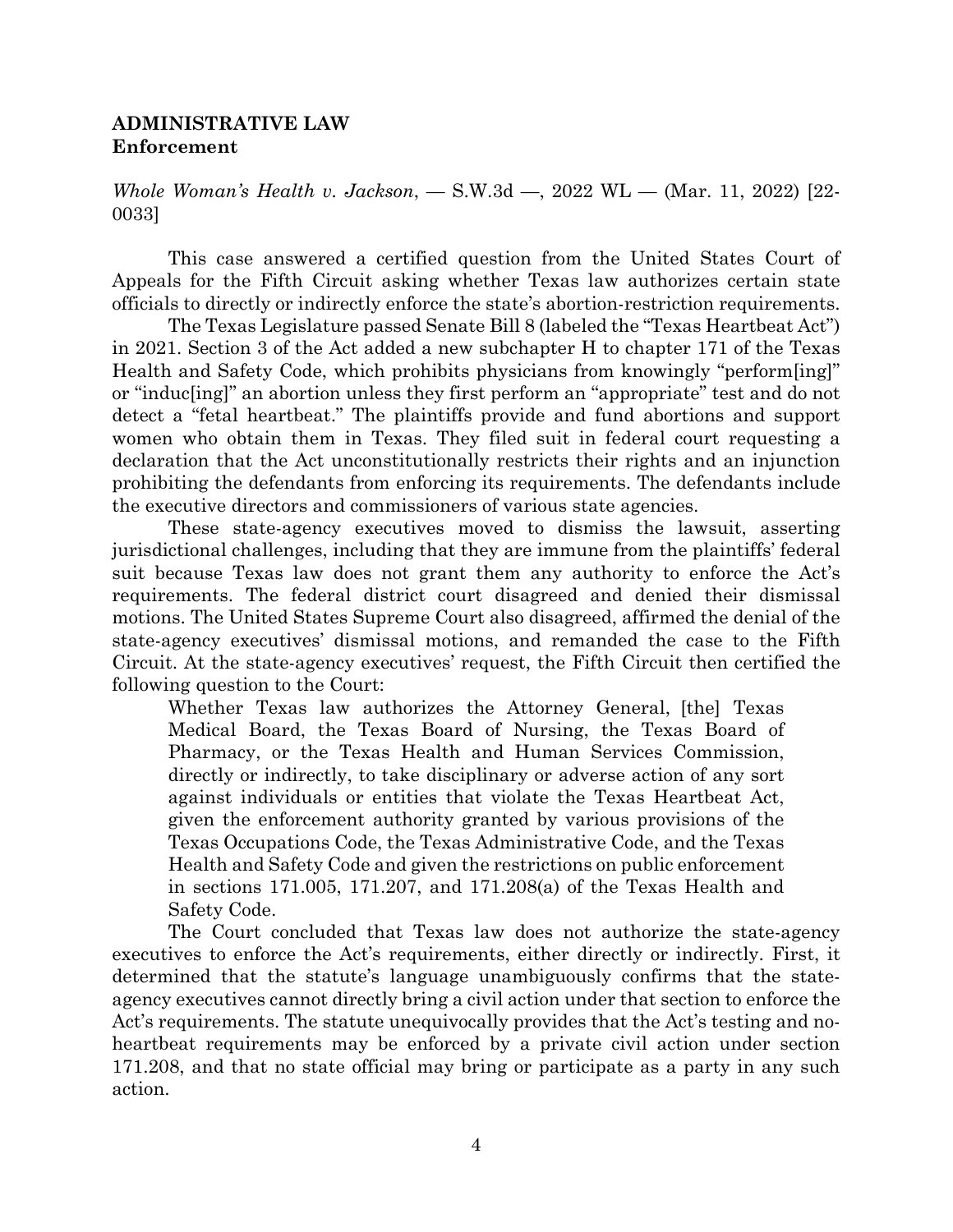The Court then concluded that the state-agency executives also cannot *indirectly* enforce the Act's requirements through "administrative and public civil enforcement actions" against Texas physicians, nurses, pharmacists, and other professional licensees. Those laws grant the state agencies broad authority to enforce other state laws through the professional-disciplinary process, unless other laws provide otherwise, and the Heartbeat Act expressly provides otherwise. The Court reached this conclusion for three reasons. First is the Act's emphatic, unambiguous, and repeated provisions declaring that the civil action section 171.208 provides is the "exclusive" method for enforcing the Act's requirements.

Next, the Court considered the savings clause in section 171.207(b), which states that section 171.207(a) "may not be construed to . . . limit the enforceability of any other laws that regulate or prohibit abortion." The plaintiffs contended that the laws that authorize agencies to take disciplinary actions against licensees who perform "criminal abortions" are laws that "regulate or prohibit abortion." The Court disagreed, reasoning that laws that "regulate or prohibit abortion" must do more than relate to or have an impact on abortions but must be specifically directed at abortions and must substantively control, forbid, preclude, or hinder them.

Finally, the Court considered the plaintiff's argument regarding the Act's statement that "[n]o enforcement of this subchapter, and no enforcement of Chapters 19 and 22, Penal Code, in response to violations of this subchapter, may be taken or threatened by" any government actor. The plaintiffs argued that to read the Act as broadly prohibiting all indirect enforcement actions would render this clause mere surplusage. The Court first stated that the clause is not surplusage because it confirms that although the Act is a civil statute, prosecutors cannot pursue criminal charges based on an abortion that violates the Act's requirements. But even if the clause were surplusage, such a redundancy would not alter the clear terms of the exclusive-enforcement provisions. The clause cannot be given the full effect the plaintiffs propose without rendering other language in the Act superfluous. The Court determined that to stay truest to all of the Act's language, it must conclude that the legislature included the clause not to prohibit indirect enforcement that would be permitted in the clause's absence, but to emphasize and make it unmistakably clear that by prohibiting all enforcement methods other than a section 171.208 civil action, even criminal prosecutions. The Court therefore answered the Fifth Circuit's certified question No.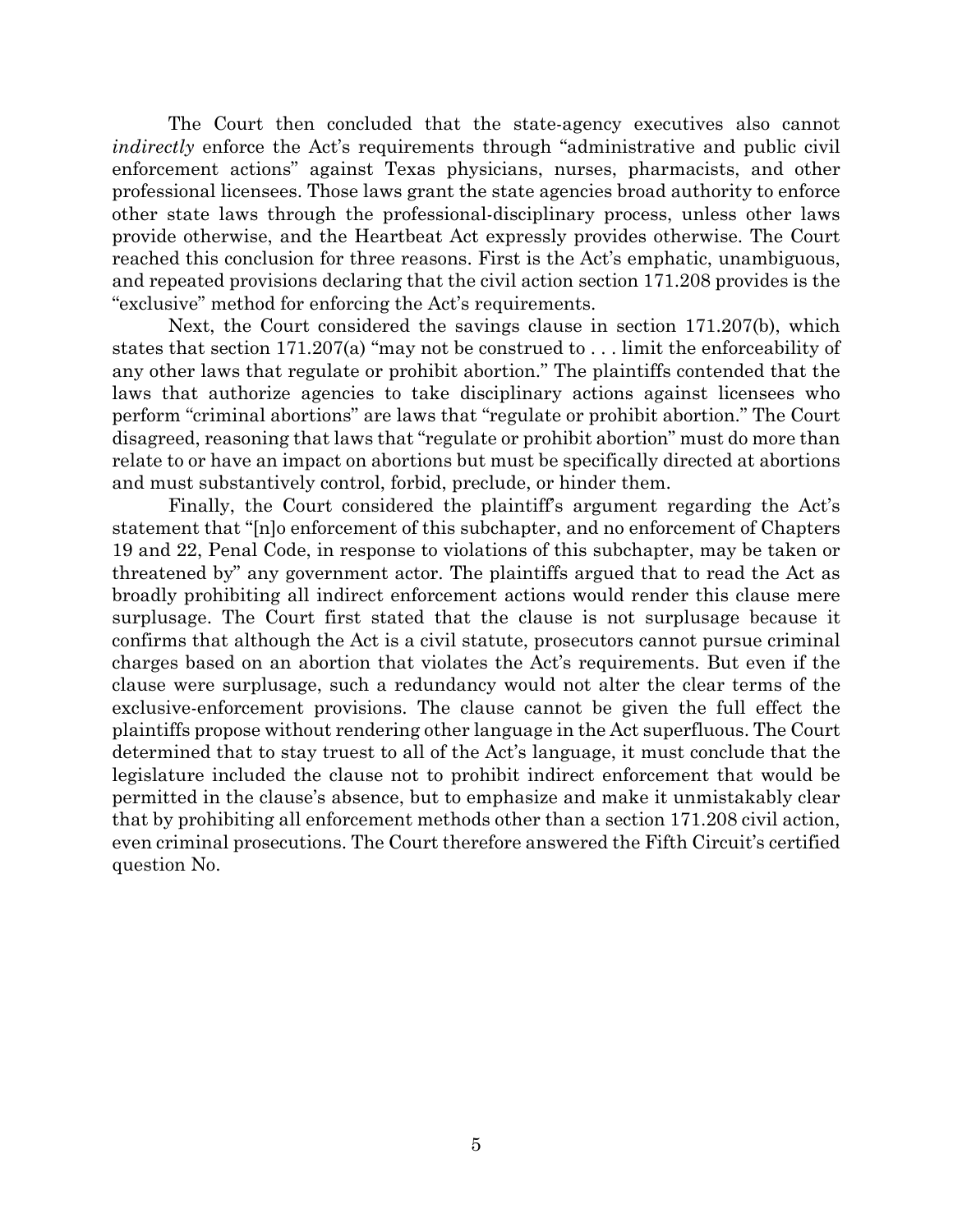#### **GRANTS**

### **GOVERNMENTAL IMMUNITY Ultra Vires Claims**

*Hartzell v. S.O.*, 613 S.W.3d 244 (Tex. App.—Austin 2020) [20-0811], consolidated for oral argument with *Trauth v. K.E.*, 613 S.W.3d 222 (Tex. App.—Austin 2020), *pet. granted*, — Tex. Sup. Ct. J. — [20-0812]

 These cases address whether public universities can revoke degrees of former students.

In *Hartzell*, S.O. received a PhD from the University of Texas at Austin in 2008. In 2012, UT initiated an investigation into whether S.O. engaged in scientific misconduct and academic dishonesty in connection with her doctoral research. After determining S.O. violated its academic standards, UT informed S.O. it intended to revoke her PhD. S.O. filed this suit, seeking declaratory relief that UT could not revoke her degree. UT filed a plea to the jurisdiction, asserting sovereign immunity and urging that S.O.'s claims were not yet ripe because it has not revoked S.O.'s degree. In response, S.O. moved for summary judgment. The trial court denied UT's plea, but granted S.O.'s motion for summary judgment, concluding that UT lacks authority to revoke S.O.'s degree and thus acted *ultra vires* in attempting to do so. The court of appeals affirmed.

In *Trauth*, K.E. graduated from Texas State University with her PhD in 2011. K.E.'s former faculty advisor later raised concerns about K.E.'s university data collection related to her dissertation. After an administrative investigation, Texas State found that K.E. engaged in academic misconduct and revoked her PhD. K.E. filed suit, seeking declaratory and injunctive relief to restore her PhD.

 In the trial court, Texas State filed a plea to the jurisdiction, asserting sovereign immunity because Texas State had the authority to revoke K.E.'s degree and that the relief she sought was retrospective, thus barred by sovereign immunity. The trial court denied the plea, and Texas State appealed. The court of appeals affirmed.

 Both universities petition this court, arguing that public universities have the authority to revoke degrees. UT also argues that S.O.'s claims are not ripe, and Texas State urges that K.E.'s remedy is retrospective and barred by sovereign immunity. The Supreme Court has granted review and consolidated these cases for argument. Oral argument has not yet been set.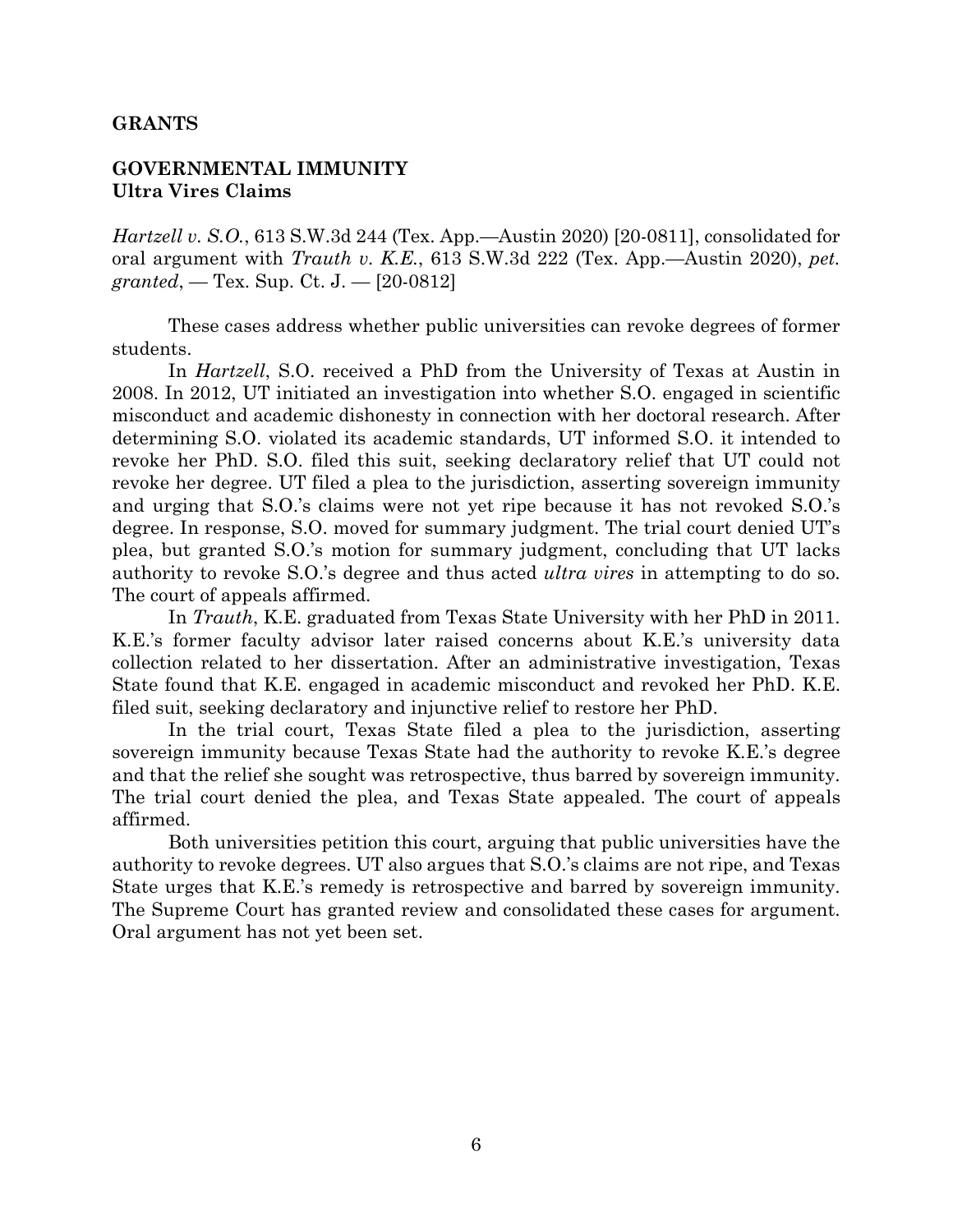### **GOVERNMENTAL IMMUNITY Texas Tort Claims Act**

*The Gulf Coast Center v. Curry*, No. 01-18-00665-CV, 2020 WL 5414983 (Tex. App.—Houston [1st Dist.] Sept. 10, 2020) *pet. granted*, — Tex. Sup. Ct. J. — (Mar. 11, 2022) [20-0856]

The issues in this case are whether a party's characterization as a "unit of local government" as classified by the Texas Tort Claims Act (TTCA) is a question of law or fact, and further, whether the TTCA's damages caps limit the Act's waiver of immunity from suit.

Petitioner, The Gulf Coast Center, provides mental health services to patients in Galveston and Brazoria Counties. Respondent, Daniel Curry, Jr., was hit by a bus while walking in a pedestrian crosswalk in Texas City. He sued Gulf Coast, the bus's owner and operator, for the injuries he allegedly sustained as a result of the accident. At the trial court, Curry alleged that Gulf Coast is a "governmental unit" and that his claims were within the limited waiver of immunity under Title 5, Chapter 101 of the Texas Civil Practice & Remedies Code. Gulf Coast affirmatively pleaded its status as a governmental unit, and that its liability is limited by the TTCA. A jury eventually found Gulf Coast 100 percent responsible for Curry's injuries and awarded Curry \$216,000 in damages. Curry moved for entry of judgment on the full amount of the award with prejudgment interest. Gulf Coast filed a motion for new trial, a motion to correct and modify the judgment, and a motion for judgment notwithstanding the verdict. The trial court denied all three of Gulf Coast's motions and signed a judgment against Gulf Coast for the full amount of the verdict.

Gulf Coast appealed, challenging, among other things, the judgment in excess of the \$100,000 statutory cap. The court of appeals affirmed the trial court's judgment. The appellate panel reasoned the final judgment was permissible because "Gulf Coast failed to conclusively establish its status as a unit of local government and failed to obtain an affirmative finding from the jury on that issue." Gulf Coast moved for rehearing and reconsideration *en banc* requesting the court of appeals to correct its error in failing to apply the \$100,000 cap on liability, which the court denied.

The Texas Tort Claims Act waives immunity from suit and liability for a "governmental unit." The TTCA imposes damages caps for governmental units whose immunity has been waived under the Act. The Act contains different damages caps, and determining which cap applies hinges on the category into which a governmental unit fits. The four categories are: (1) "the state government"; (2) a "municipality"; (3) a non-municipal "unit of local government"; and (4) an "emergency service organization. State governments and municipalities are subject to a higher damages cap, while units of local government and emergency service organizations are subject to the lower cap.

Gulf Coast argues that the determination of whether an entity constitutes a "unit of local government" for TTCA damages caps purposes is a question of law for courts to decide. Gulf Coast reasons that this determination involves a